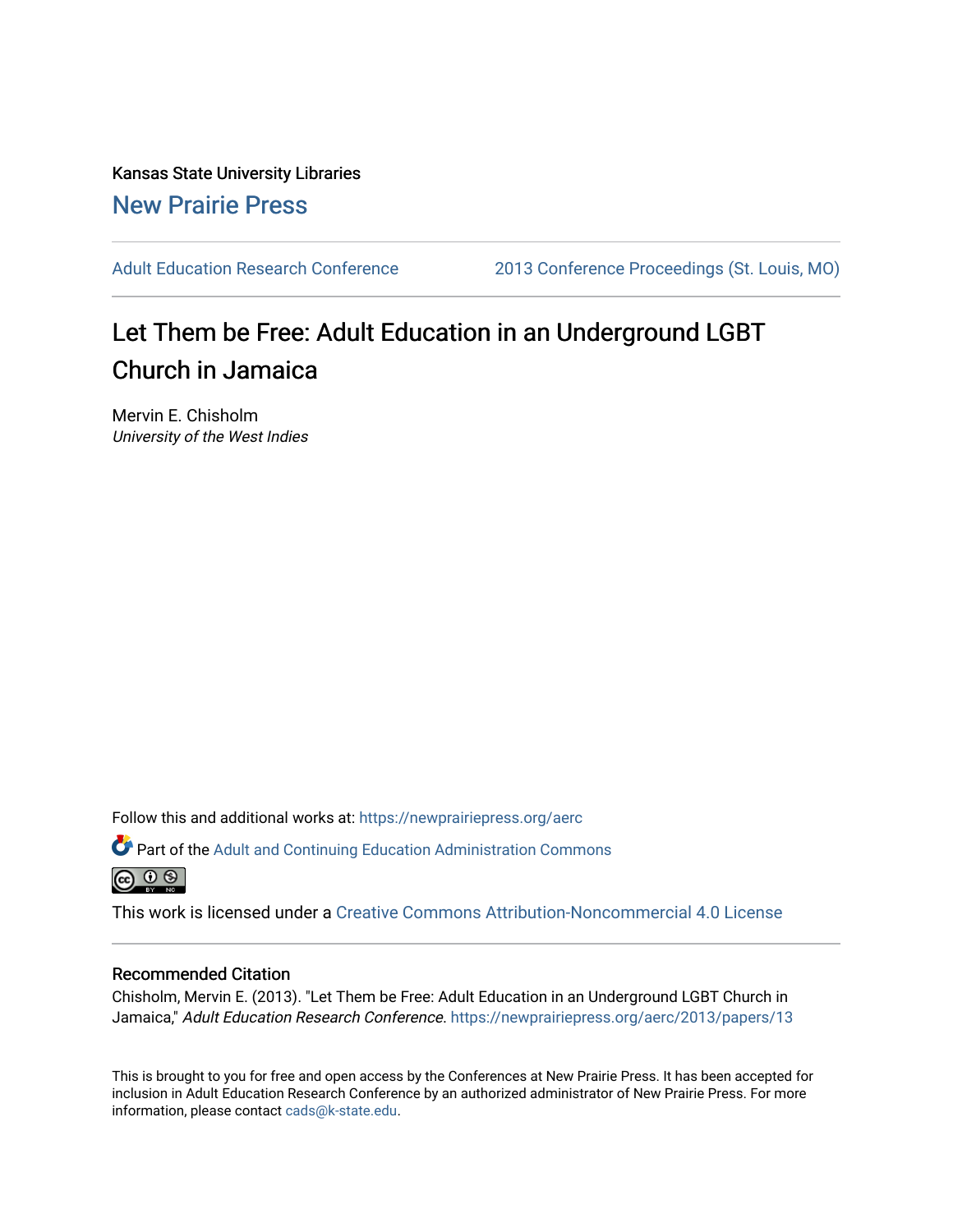# **Let Them be Free: Adult Education in an Underground LGBT Church in Jamaica**

Mervin E. Chisholm, University of the West Indies, Jamaica

**Abstract:** This study investigated the experiences of members of an underground LGBT church in Jamaica and their educational practices. In particular, to understand how they negotiated and navigated their identity in light of their spirituality and religious commitments in the context of a culture that was hostile to the LGBT community.

#### **Introduction and Background**

Religion and spirituality are important for the Jamaican people and Christianity has had a central role in the historical development of Jamaicans (Dick, 2002; Whyte, 1995). For many, religion is oftentimes understood as a set of codified beliefs and associated with organized groups or institutions. This is usually is seen as institutional religion. On the other hand, many people affirm that spirituality is about a personal belief system (Prest & Keller, 1993; Stander, Piercy, MacKinnon & Helmeke, 1994). According to Wilson (1996, p.18): "Spirituality connotes a non-institutional, individualistic belief system, a private path to peace or enlightenment. It has none of the dreadful association of religion." In contemporary society, spirituality is quite popular. It has taken on something of a consumer orientation: one can sample, shop, or surf for spirituality, which is seen as harmless religion. Some persons note that spirituality and religion are closely related; indeed spirituality from this perspective is best expressed in and through organized religion. Both offer insights on the interpretation of one's experience.

The mainstream and evangelical churches in Jamaica have taught that homosexuality is wrong (Amber, 2009; White & Carr, 2005). Homonegativity – contempt for persons who understand themselves to be attracted to individuals of the same sex and express themselves in that way is clearly visible in Jamaican church circles especially in the preaching and teaching ministries. Accordingly, many same gender loving persons have rejected religion because of the hostility of religion (Brooke, 1993; Oberholtzer, 1971). Many gays and lesbians experience enormous struggles when asked to choose between their sexual orientation and their religious and spiritual beliefs. Oftentimes they experience this struggle in painful ways because of their socialization and commitments to their religious faiths (Wagner, Serafini, Rabkin, Remien, & Williams, 1994).

Some members of the LGBT community in Jamaica were not able to reconcile their spirituality with their sexuality resulting in tremendous unresolved issues in their lives. With the advent of Sunshine Cathedral Jamaica (SCJ) in 2005, a congregation of the Metropolitan Community Church from Fort Lauderdale, Florida, USA, a worshipping community openly accepting of the LGBT community was formed in Jamaica. The church offered an alternative approach to Christianity, a liberal/progressive one. In this congregation, sexuality was understood as God's gift. Whether one was homosexual or heterosexual, one's sexual orientation was to be celebrated.

## **Purpose of the Study**

The overall purpose of this case study was to investigate the experiences of the members of the church as they negotiated and navigated their spirituality and sexuality as members of a LGBT community of faith. In particular, the study looked at the religious and spiritual educational practices,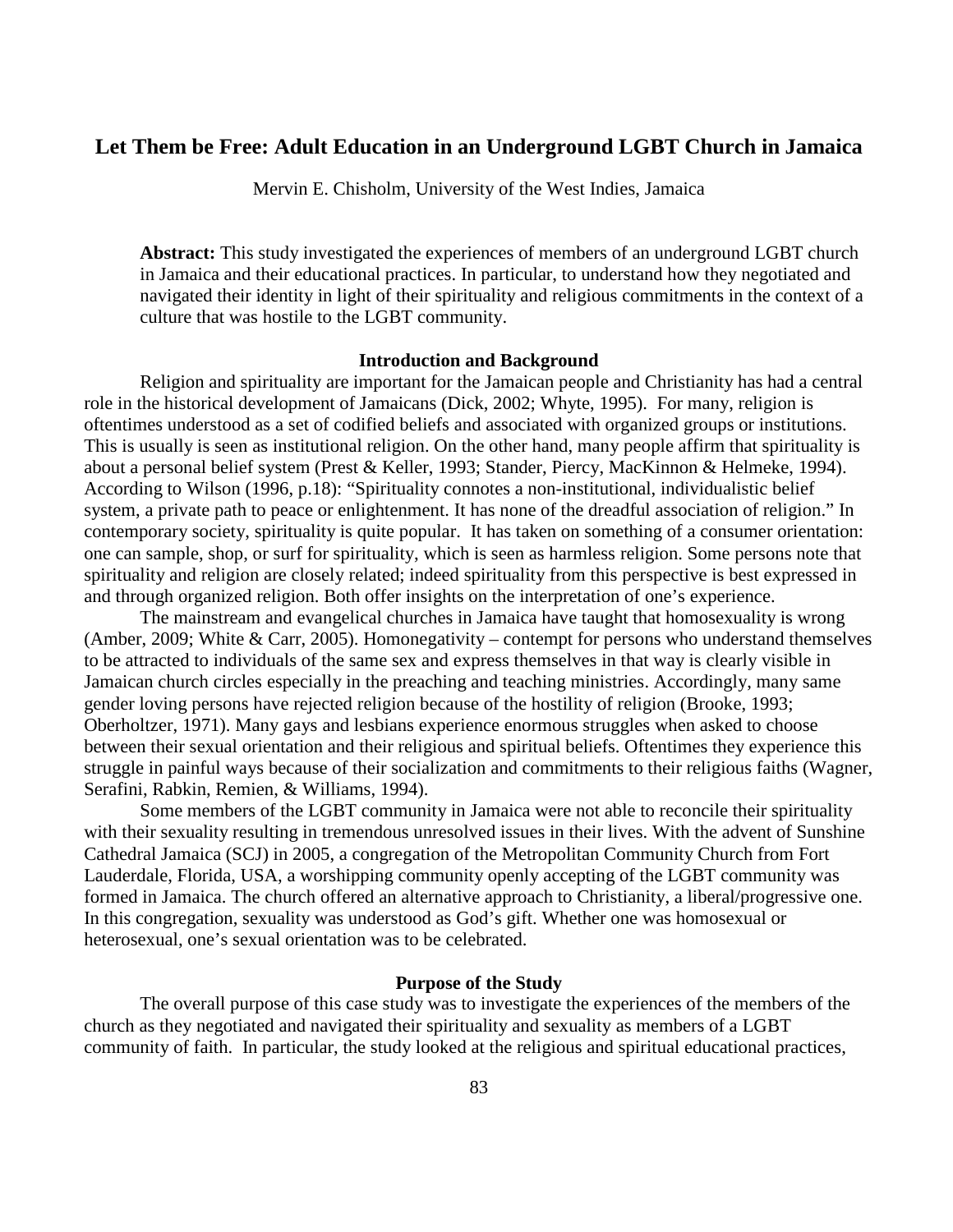safe space and fugitive space that were provided for these persons through the various ministries. The study investigated how the safe and fugitive space enabled educational opportunities to be created and delivered, how others erupted through informal approaches and how the multiple educational programs were experienced, understood, and applied. The study was conducted in 2011. *Research Questions* 

- 1. How do members of the SCJ understand their sexuality and spirituality?
- 2. How has the SCJ nurtured their understanding of their sexuality?
- 3. What is the essence of the SCJ experience for members of the LGBT community?

For this study, the research participants were ten male Jamaican members of the SCJ from 25 years old to 60 years old.

# **Relevant Literature and Conceptual and Theoretical Perspectives**

# *Approaches to Homosexuality*

Yakushko (2005) has advanced four approaches that might be taken by religious institutions to homosexuality. There is the "rejecting punitive" approach. From this perspective, homosexuality is seen as inimical to religious faith and therefore constructed as a sinful act. Accordingly, institutions that construct homosexuality in this way will be hostile to persons from the LGBT community and will reject or resent their participation or active membership in their institutions. There are those institutions that take a "non-rejecting punitive" stance. From this perspective, homosexuality is understood or constructed as "deviant and sinful." In this regard, persons practising homosexuality are embraced but the practice is rejected. A third approach is the "qualified acceptance." From this perspective, homosexuality is seen to exist within a hierarchy of acceptable and unacceptable sexualities. So, homosexuality is seen as acceptable (or "tolerable") but certainly inferior to heterosexuality. Finally, there is the approach that constructs homosexuality as a valid option and persons engaging in this lifestyle are affirmed. From this position, there is "full acceptance" of members of the LGBT community. In this regard, they are seen as persons who live out one of the many acceptable and normative expressions of human sexuality. *Issues of Identity*

Empirical research suggests that exposure to non-affirming religious communities of faith, those that espouse non acceptance of LGBT persons and are hostile to them, may cause persoons to experience conflict with their sexuality, religious expression and spirituality (Barret & Barzan, 1996; Ritter & Oneill, 1995). This might even cause or exacerbate internalized homophobia. It is also noted that this internalized homophobia could be responsible for some developmental setbacks particularly as it relates to the expression of an authentic and integrated sexual orientation. In fact, the result of this conundrum might be that the individual assumes the identity of a heterosexual, ''pass as heterosexual'' (Wagner, Serafini, Rabkin, Remien, & Williams, 1994). Rodriguez and Ouellette (2000) have stated that when gay persons are faced with hostile religious settings, some might respond by developing healthy and well integrated identities. Others however, seek to resolve the conflict between their sexual identity and their religious identity in other ways so they might reject their homosexual identity or they might separate these identities. A gay person might operate in a way which suggests that the gay identity is unrelated to religious identity and the result is that the individual's life is compartmentalized in ways that could be problematic.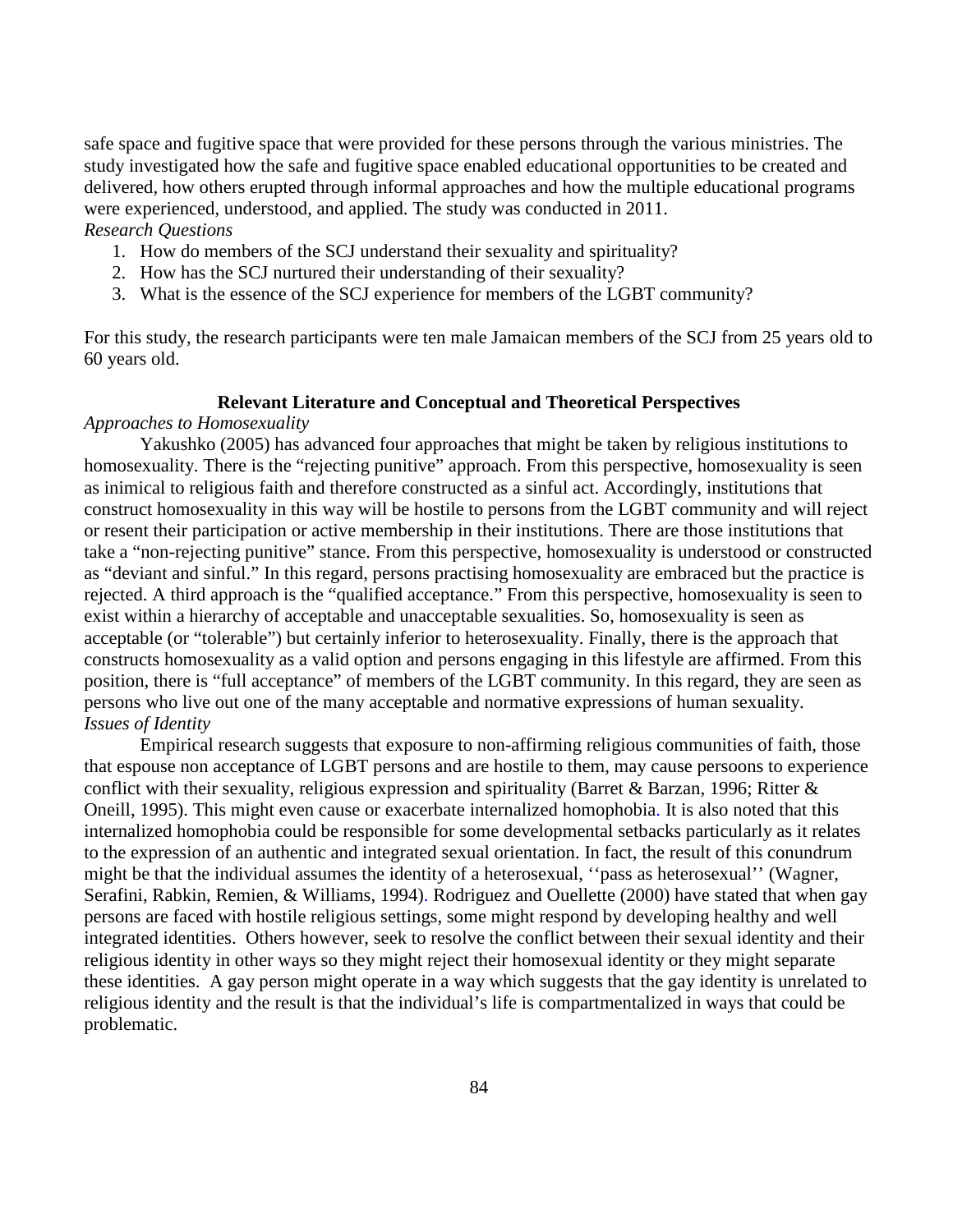Within the LGBT community, there are those who have decided to eschew organized religion, often times because of the enormous pain they have experienced by their participation in non-affirming communities of faith. Some persons who eschew organized religion will readily define themselves as atheists. Others simply reject public involvement in religious life; hence they will not attend churches etc. However, they might engage in private acts of devotion or meditation and in this way facilitate the expression of their religious and spiritual identities and commitments (Rodriguez & Ouellette, 2000). Some persons who identify as members of the LGBT community and admit that they continue to participate in organized religious activities, particularly church life choose to pay scant attention to the relevance of the anti-gay doctrines or disregard them altogether (Dworkin, 1997; Mahaffy, 1996). It is clear from the extant research that LGBT individuals' private and public expressions of faith or religiosity are influenced by the tensions that they experience between their religious identity and their sexual identity.

### *The Question of Reconciling Identities*

The research is showing that persons in the LGBT community who identify as gay and Christian often experience enormous difficulties in reconciling their identities. There are those who feel forced to choose between their religion and sexual identity and this is as a result of the homonegativity that inhabits many Christian communities (Barret & Barzan, 1996; Ritter & Oneill, 1995). Some also suggest that oftentimes these persons live under feelings of bondage, of being the scum of the earth. To resolve this might mean that they have to deny their sexuality or give up their active participation in church life. This is heart wrenching for many (Dworkin, 1997; Mahaffy, 1996). Since the choice is so difficult, this leads to cases where there is no meaningful integration of one's sexual identity and ones religious commitments. Accordingly, many people abandon their religious affiliation and embrace their gay identity or at least live out the gay lifestyle even if they cannot bring themselves to accept in totality this identity. This is more marked when they experience very negative faith group experiences (Beckstead, 2001; Schuck & Liddle, 2001). Some opt to pursue other expressions of spirituality for instance new thought and new age orientations and likewise embrace their gay identity.

It is now known that the struggle between sexuality and religion can have mental health implications. Some attempts at the reconciliation of this struggle have resulted in depression, guilt, shame, suicidal ideation and difficulty accepting homosexuality (Rodriquez & Ouelette, 2000; Schuck & Liddle, 2001). Oftentimes spirituality and religion are seen as having linkages and hence the negative views towards sexual expression outside of marriage especially in Christian circles intensify the struggle for integration of spiritual and sexual identities in adults who are at the point where they are about to acknowledge their sexuality as being lesbian, gay or bisexual (Love, Bock, Jannarone & Richardson, 2005).

Transformational learning (Mezirow, 1990, 2000) and queer theory (Grace & Hill, 2004; Jagose, 1996) provided the theoretical foundation for the study. Transformative learning as outlined by Jack Mezirow involves a trigger event or disorienting dilemma followed by the important elements of critical reflection, discourse and perspective transformation (Mezirow's (1981, 1991 ). Critical reflection is about being open and questioning, assessing our ongoing thought, being mindful about why we were thinking in particular ways. Discourse is about meaningful communication with others in as close to an ideal as is possible. Mezirow uses Habermas' 'ideal discourse' to denote specific dialogue intended to validate an individual's experiences and ideas (Mezirow, 1978, p. 102). "Discourse allows us test the validity of beliefs and interpretations" (Mezirow, 1996, p. 165). These ideal conditions are considered authenticity,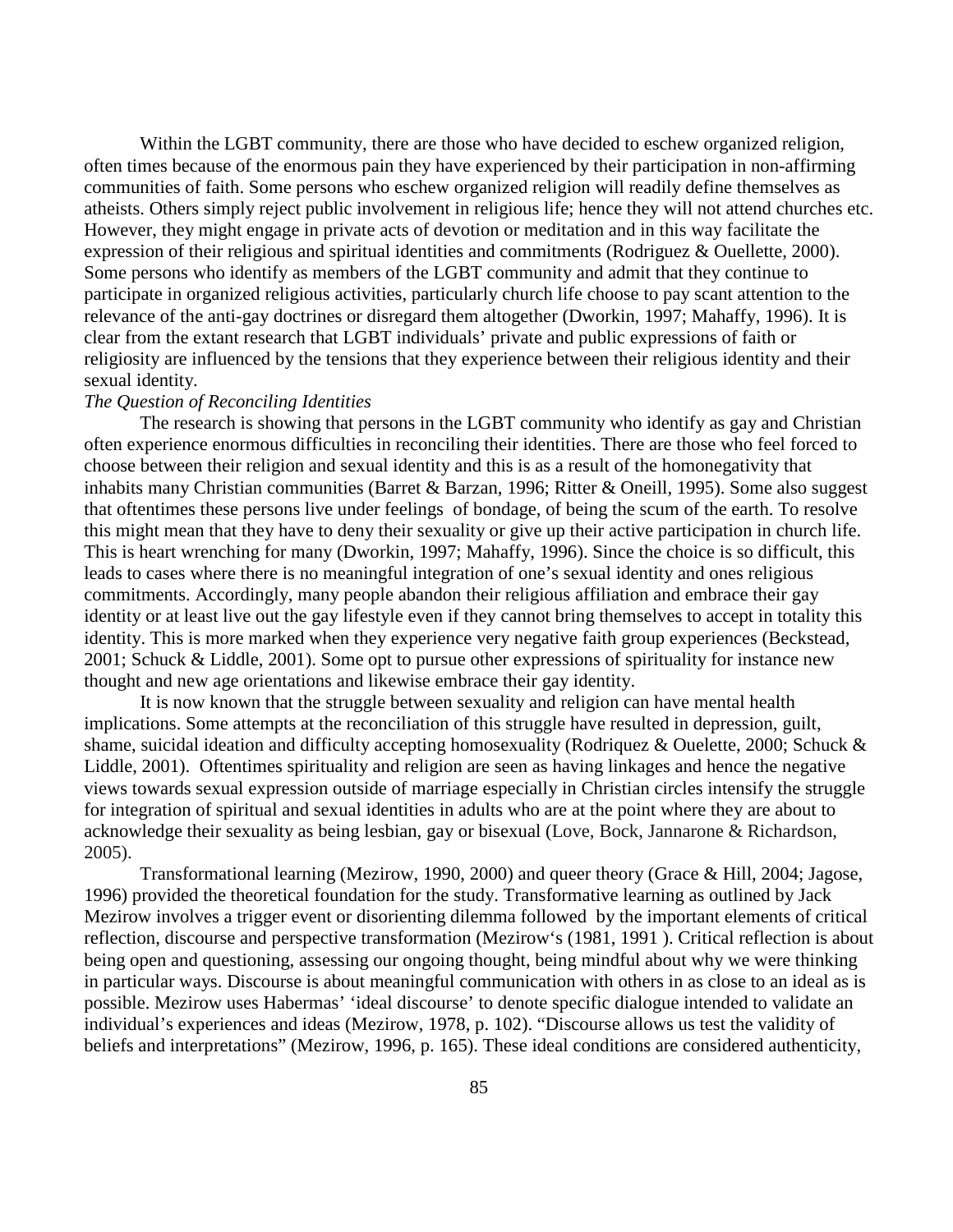truth, equal free will, safety for all (Mezirow, 1981). It is in this process that a person develops communicative competence, which is the ability to negotiate one's own purposes, values and meanings rather than to simply accept those of others. Perspective transformation is achieved when an individual assesses beliefs and determines where they came from and subsequently changes ones frames of reference. "Perspective transformation, or transformative learning is the emancipatory process of assessing and becoming aware of how and why the structure of psycho-cultural assumptions has come to constrain the way we see ourselves and our relationships, reconstituting this structure to permit a more inclusive and discriminating integration of experience and acting upon these new understandings" (Mezirow, 1981, p. 6). Thus critical reflection is important in the overall process. It helps learners to make explicit their implicit assumptions and this is ably facilitated through discourse or talking and sharing about the process and ones beliefs and assumptions with others and then changing or transforming ones perspectives is the basis for transformative learning. Accordingly, transformative learning underscores how individuals interpret, construct, validate, and reappraise their life experiences.

Queer theory is often understood to have emerged from critical theory in the early 1990s and also out of the fields of queer studies and Women studies. In short, it is a critical approach to sexuality, questioning traditional understandings or traditional norms of sexuality (Jagose, 1996). It is a technique that is used to analyze social texts with an interest in exposing underlying meanings, distinctions and relations of power in the larger culture which produces these texts. Queer theory provides the lens for the critical examination of the dominant culture with respect to sexuality. It provides space for the interrogating of normative and deviant understandings of sexuality. In fact, it poses substantive challenges to settled notions of heteronormativity, calling into question what it means to live, love, think and act outside constructions of the norm.

#### **Research Design**

This was a qualitative research project employing the case study approach. It made use of approaches associated with phenomenological research. Ten members of the underground LGBT church in Jamaica who were considered "information rich" were purposively selected. Each person was asked to sign the research protocol developed for the exercise after the research was properly explained.

The data was collected with the use of interviews, focus group discussion and document analysis. Data analysis was continuous and ongoing. There was a thorough review of data after each interview, transcribing, and multiple re-reading of transcripts. After multiple readings of the transcribed texts of the interviews and focus group discussion, thematic categories were identified. The stages of analysis were not linear. At each stage revisions were done as deemed necessary and examination and re-examination of the data proved worthwhile. The notes taken during the interview were reviewed at the relevant stages of the analysis.

Data processing progressed through open coding of the interviews by carefully reading and rereading and exploring them for the broad concepts expressed in the interviews that answered the research questions. The data analysis also called for the application of axial coding by linking the broad categories to sub categories. The third phase of the process included the coding of the narrative responses. For the purposes of confidentiality, pseudonyms were assigned to each research participant. The trustworthiness of this research was secured by the use of triangulation, member checks, peer debriefing and clear audit trails.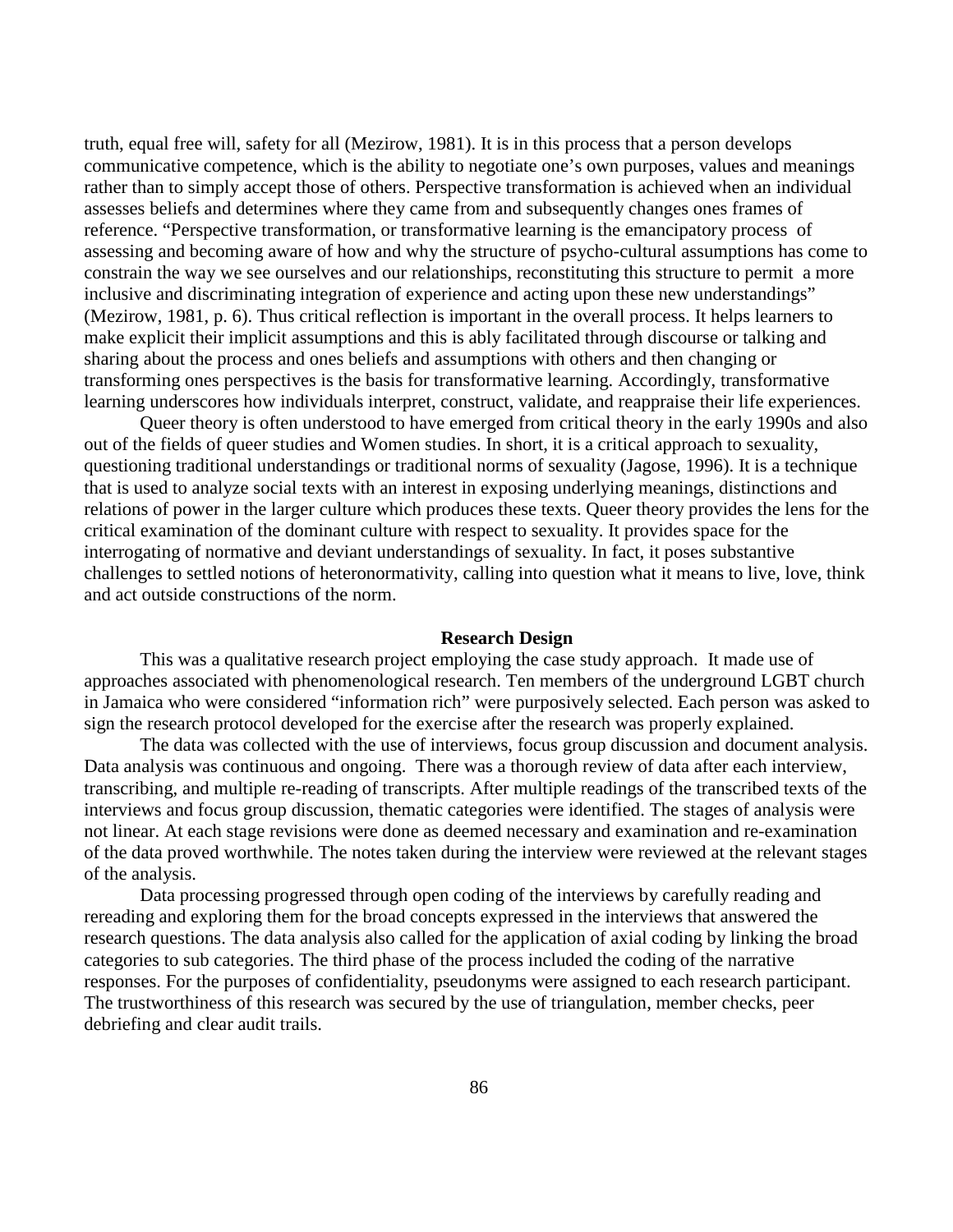#### **Findings and Conclusions**

The findings indicated issues of sexual identity were problematic since they had to operate within their traditional churches as heterosexuals. Some felt the LGBT underground church was a safe and liberating space, others felt that it was not a true church. Some of the experiences of the interviewees included the verbal aggression encountered in Christian churches mainly as a result of how the conservative Christian teachings were interpreted and communicated. These proved problematic, causing enormous conflicts in terms of their understanding of their sexuality, in fact at times some hated themselves for who they were (internal homophobia) and even considered themselves to be hypocrites for embracing the Christian faith and with the knowledge of their gay sexual orientation. In the underground church they were empowered to be who they were especially through the educational programmes and to get in touch with themselves as gay men who were simultaneously Christian/religious/spiritual. Hence the underground church provided a liberated space at least a space for expressing their sexuality as Christians.

Other findings also pointed to opportunities for peer education that aided the attainment of transformational experiences and resulted in personal liberation from ways of seeing themselves that were unwholesome. The distribution of religious literature dealing with sexual orientation issues, the verbal teaching about such issues and the educational reach of the curriculum of all the programmes aided the process of self discovery, reconciliation, resolution and liberation so that they could embrace their identities as men who were simultaneously gay and Christian. One of the oft repeated phrases used in the findings was that the ministry "transformed lives." The educational ministry was not only experienced through the actual teaching of the church but through practices such as the friendship circles, especially those created for support of HIV positive persons. Further, the emotional support offered, the encouragement to live the best lives possible, and the fact that the precincts of the church provided fugitive and recuperative spaces were all greatly appreciated and communicated significant theological understandings.

#### **Implications for Adult Education Theory and Practice**

This study revealed that religious education was important in the lives of these LGBT persons and that this particular kind of adult religious education from a progressive or liberal lens had enormous positive impact. A major finding of this study was the possibility of wholesome integration of this particular expression of Christianity with gay sexual identity enabling persons to express themselves as simultaneously gay and Christian. This proved liberating for many of the participants in this study.

Adult religious adult education in this study became a site for affirmation, spiritual, religious and emotional recuperation and intellectual resistance from micro aggression and other oppressive experiences. It afforded time and space for reflection and consciousness raising to occur. In fact, it served as a counterpublic space, offering a liberative alternative to the dominant public religious space available to members of the LGBT community. Hence members of this subordinated group experienced religious adult education that provided alternative discourse in a safe place, a place of retreat, recuperation, reconciliation, resolution, and liberation. The study showed that liberative adult religious education is a distinct possibility and this has implications for those who work in this area.

## **References**

Amber, J. (2009). Trouble in Paradise. *Essence,* March 2009, pp118-121 & 155-156. Barret, R., & Barzan, R. (1996). Spiritual experience of gay men and lesbians. *Counseling and*